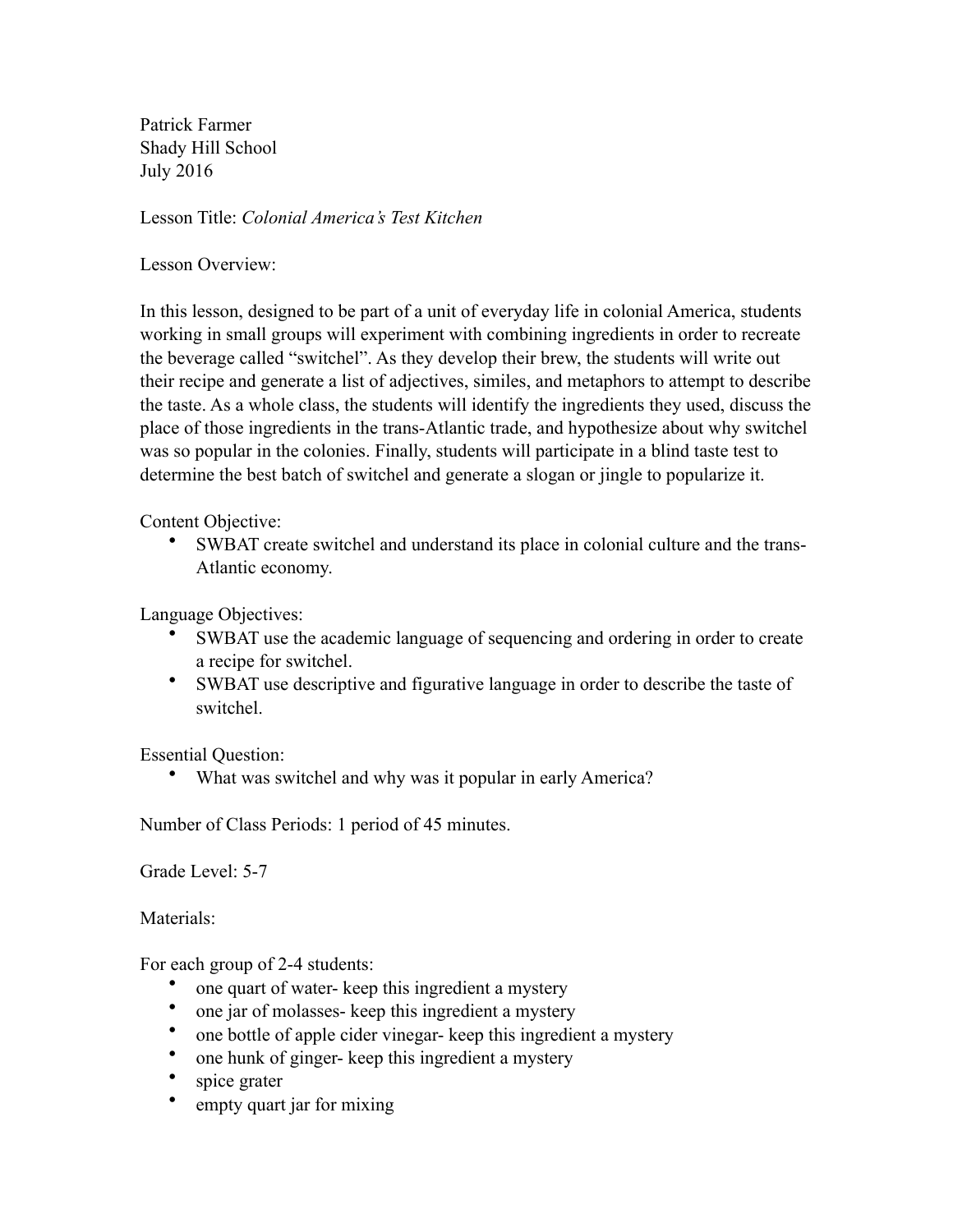- wooden spoon<br>• naner cups
- paper cups
- sticky notes
- notebooks and writing implements

## Lesson Sequence:

In the first part of the lesson, students will work in small groups of two to four to use the ingredients to create a palatable beverage. Introduce the activity as a cooking game show, like *America's Test Kitchen*. In the first timed round, each group will be given a set of mystery ingredients and a limited amount of time (5 minutes) to develop their product. In the second timed round (another 5 minutes), each group will record their recipe. In the third timed round (5 minutes again), each group will generate a list of adjectives, similes, and metaphors to describe the taste of their beverage. (15 minutes total)

In the second part of the lesson, gather the class back together as a whole. Lead the students in discussion by asking, "What do you think the ingredients were? How did you identify them?" Keep track on the board as they identify water, molasses, ginger, and apple cider vinegar. Next, ask the students how the colonists might have obtained each ingredient: "Where do these ingredients come from? How would they have been acquired in the colonies?" Guide the students to the discovery that molasses (from Caribbean sugar plantations) and ginger (from Asia) in particular could only be obtained by participation in global trade networks. Colonists needed to buy these ingredients from England, thus supporting the economy of the mother country. Apple cider vinegar was produced domestically, and water, of course, was available throughout the colonies. (10 minutes)

After identifying the ingredients, ask the students to share some of their descriptions of the taste of switchel. Again, keep track of their language on the board. "Did you like the drink? Will you be mixing up a batch to share at home after school?" Most likely, the majority of students will find the taste unfamiliar and unpleasant. This creates the opportunity to pose the question: "Why would the colonists drink this beverage in the first place?" Without chemical water purification systems, drinking fresh water was one cause of bacterial illness, like dysentery or the flux, in colonial America. Colonists purified their water by boiling it, particularly by making beverages like tea. For the colonists, hot water was associated with health and cold water with disease. These associations, however, created challenges in the hot summer weather. After working in the fields on a hot, humid day in July, who would want to drink a hot cup of tea? What other cold beverages might have been available? They didn't have sodas or juices. The colonists needed to create a cold beverage that would be refreshing and safe to drink. Their solution was switchel. They wouldn't have understood why, because until the time of the Civil War, nobody knew about germs and thus didn't have a correct understanding of how people got sick. Here's the 21st century answer: the vinegar worked as an antiseptic to kill bacteria in the water, and the molasses provided electrolytes lost from